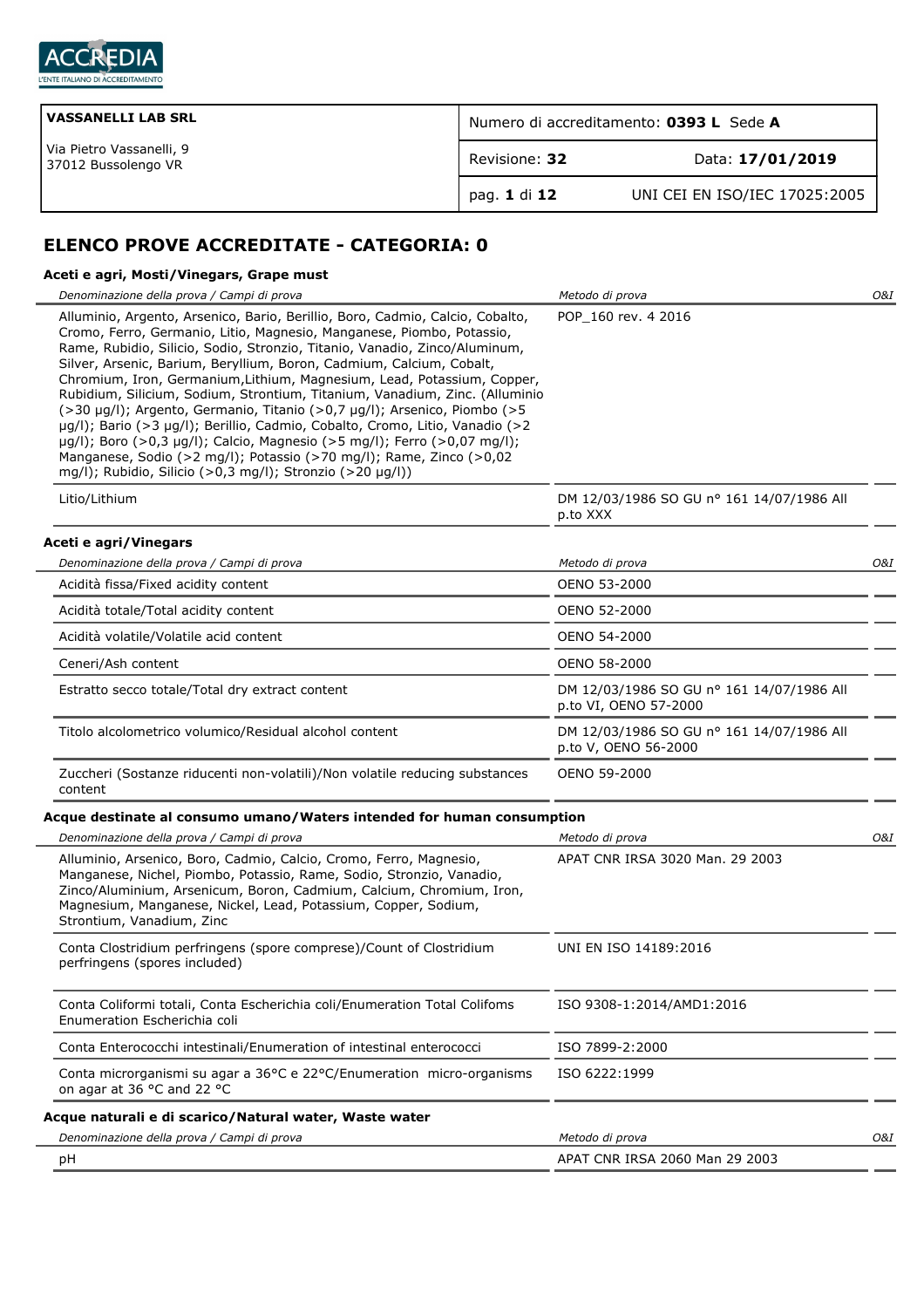

| <b>VASSANELLI LAB SRL</b>                       | Numero di accreditamento: 0393 L Sede A |                               |
|-------------------------------------------------|-----------------------------------------|-------------------------------|
| Via Pietro Vassanelli, 9<br>37012 Bussolengo VR | Revisione: 32                           | Data: 17/01/2019              |
|                                                 | pag. 2 di 12                            | UNI CEI EN ISO/IEC 17025:2005 |

### **Alimenti di origine vegetale e loro prodotti trasformati e derivati, piante e parti di piante (foglie)/Food of plant origin and their processed products and derivatives, parts of plants (leaves)**

| Denominazione della prova / Campi di prova                                                                                                                                                                                                                                                                                                                                                                                                                                                                                                                                                                                                                                                                                                                                                                                                                                                                                                                                                                                                                                                                                                                                                                                                                                                                                                                                                                                                                                                                                                                                                                                                                                                                                                                                                                                                                                                                                                                                                                                                                                                                                                                                                                                                                                                                                                                                                                      | Metodo di prova                          | O&I |
|-----------------------------------------------------------------------------------------------------------------------------------------------------------------------------------------------------------------------------------------------------------------------------------------------------------------------------------------------------------------------------------------------------------------------------------------------------------------------------------------------------------------------------------------------------------------------------------------------------------------------------------------------------------------------------------------------------------------------------------------------------------------------------------------------------------------------------------------------------------------------------------------------------------------------------------------------------------------------------------------------------------------------------------------------------------------------------------------------------------------------------------------------------------------------------------------------------------------------------------------------------------------------------------------------------------------------------------------------------------------------------------------------------------------------------------------------------------------------------------------------------------------------------------------------------------------------------------------------------------------------------------------------------------------------------------------------------------------------------------------------------------------------------------------------------------------------------------------------------------------------------------------------------------------------------------------------------------------------------------------------------------------------------------------------------------------------------------------------------------------------------------------------------------------------------------------------------------------------------------------------------------------------------------------------------------------------------------------------------------------------------------------------------------------|------------------------------------------|-----|
| 2-Naphthoxyacetic acid (NOA), 2-phenylphenol, 2,4-D, 2,4-D (sum of 2,4-D,<br>its salts, its esters and its conjugates, expressed as 2,4-D), 2,4-DB, 2,4-DB<br>(sum of 2,4-DB, its salts, its esters and its conjugates, expressed as 2,4-DB),<br>2,4-Dimethylanilin, 2,4,5-T, 4-chloro-3-methylphenol (4-Chloro-m-cresol),<br>6-Benzyladenine, Abamectin (sum of avermectin), Avermectin B1a,<br>Avermectin B1a delta-8,9 isomer, Avermectin B1b, Acephate, Acequinocyl,<br>Acetamiprid, Acetochlor, Acibenzolar- S- methyl (sum of acibenzolar- S-<br>methyl and acibenzolar acid (free and conjugated), expressed as acibenzolar-<br>S- methyl), Acibenzolar acid, Acibenzolar-S-methyl, Aclonifen, Acrinathrin,<br>Alachlor, Aldicarb (sum of aldicarb, its sulfoxide and its sulfone, expressed as<br>aldicarb), Aldicarb, Aldicarb-sulfone, Aldicarb-sulfoxide, Aldrin and Dieldrin<br>(Aldrin and dieldrin combined expressed as dieldrin), Aldrin, Dieldrin,<br>Ametoctradin, Ametryn, Amidosulfuron, Amisulbrom, Amitraz (amitraz<br>including the metabolites containing the 2,4 -dimethylaniline moiety<br>expressed as amitraz), Amitraz, 2,4-Dimethylanilin,<br>2,4-Dimethylphenylformamide (DMF),<br>N-2,4-Dimethylphenyl-N-methylformamidine (DMPF), Anthraquinone,<br>Atrazine, Desethyl-Atrazine, Desisopropyl-Atrazine, Azadirachtin,<br>Azimsulfuron, Azinphos-ethyl, Azinphos-methyl, Azocyclotin and Cyhexatin<br>(sum of azocyclotin and cyhexatin expressed as cyhexatin), Azocyclotin,<br>Azoxystrobin, Beflubutamid, Benfuracarb, Benalaxyl, Bendiocarb, Benfluralin,<br>Bensufuron-methyl, Bentazon, Benthiavalicarb-Isopropyl, Benzalkonium<br>chloride (mixture of alkylbenzyldimethylammonium chlorides with alkyl chain<br>lengths of C8, C10, C12, C14, C16 and C18), Benzalkonium Chloride n-C8,<br>Benzalkonium Chloride n-C10, Benzalkonium Chloride n-C12, Benzalkonium<br>Chloride n-C14, Benzalkonium Chloride n-C16, Benzalkonium Chloride n-C18,<br>Benzoximate, Benzoylprop-ethyl, Bifenazate (sum of bifenazate plus<br>bifenazate-diazene expressed as bifenazate), Bifenazate, Bifenazate-diazene,<br>Bifenox, Bifenthrin, Bispyribac-sodium, Bitertanol, Bixafen, Boscalid,<br>Bromacil, Bromadiolone, Bromophos-ethyl, Bromophos-methyl,<br>Bromopropylate, Bromoxynil and its salts, expressed as bromoxynil,<br>Bromoxynil, Bromuconazole, Bupirimate, Buprofezin | UNI EN 15662:2018                        |     |
| Amitrole, Chlormequat, Daminozid, Mepiquat, Ethylenethiourea (ETU),                                                                                                                                                                                                                                                                                                                                                                                                                                                                                                                                                                                                                                                                                                                                                                                                                                                                                                                                                                                                                                                                                                                                                                                                                                                                                                                                                                                                                                                                                                                                                                                                                                                                                                                                                                                                                                                                                                                                                                                                                                                                                                                                                                                                                                                                                                                                             | CVUA EU RL-SRM QuPPe Vers 9.3 met 3 2017 |     |

Propylenethiourea (PTU)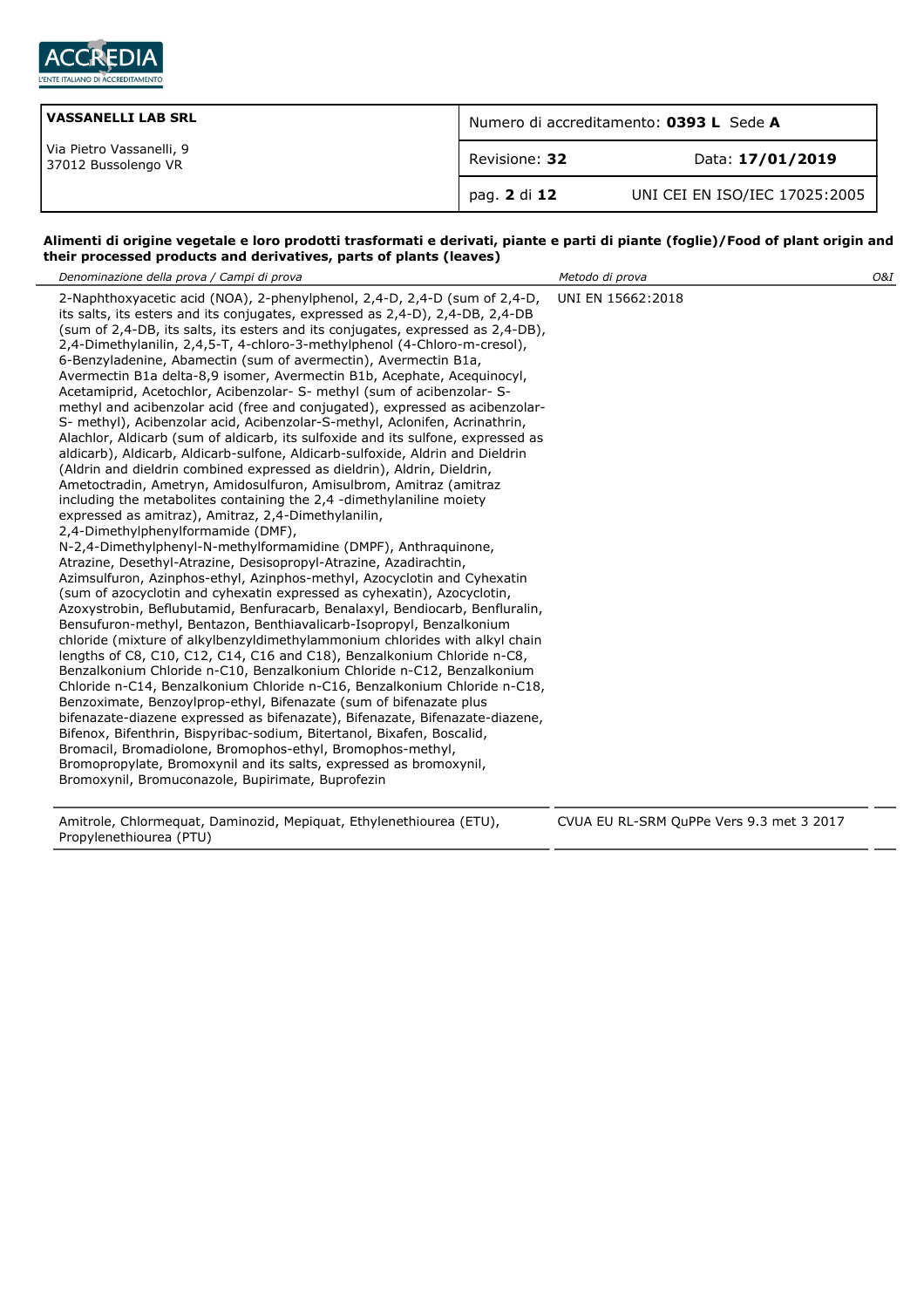

| <b>VASSANELLI LAB SRL</b><br>Via Pietro Vassanelli, 9<br>37012 Bussolengo VR | Numero di accreditamento: 0393 L Sede A |                               |
|------------------------------------------------------------------------------|-----------------------------------------|-------------------------------|
|                                                                              | Revisione: 32                           | Data: 17/01/2019              |
|                                                                              | pag. <b>3</b> di 12                     | UNI CEI EN ISO/IEC 17025:2005 |

Cadusafos, Captan (Sum of captan and THPI, expressed as captan), Captan, Tetrahydrophthalimide, Carbaryl, Carbendazim and benomyl (sum of benomyl and carbendazim expressed as carbendazim), Carbendazim, Benomyl, Carbofuran (sum of carbofuran (including any carbofuran generated from carbosulfan, benfuracarb or furathiocarb) and 3-OH carbofuran expressed as carbofuran), Carbofuran, 3-Hydroxy-Carbofuran, Carbophenothion, Carboxin, Carfentrazone-ethyl (determined as carfentrazone and expressed as carfentrazone-ethyl), Carfentrazone, Carfentrazone-ethyl, Chlordane (sum of cis- and trans-chlordane), Chlorfenson, Chlorfenvinphos, Chlorantraniprole, Chloridazon, Chlorfluazuron, Chlorothalonil, Chlorotoluron, Chloroxuron, Chlorpropham, Chlorpyrifos-ethyl, Chlorpyrifos-methyl, Chlorsulfuron, Chlorthal-dimethyl, Chlorthiamid, Chlorthiophos, Chlozolinate, Clethodim (sum of Sethoxydim and Clethodim including degradation products calculated as Sethoxydim), Clethodim, Sethoxydim, Clodinafop and its S-isomers, expressed as clodinafop, Clodinafop-propargyl, Clofentezine, Clomazone, Clopyralid, Cloquintocet-mexyl, Clothianidin, Coumaphos, Cyanazine, Cyantraniliprole, Cyazofamid, Cycloate, Cycloxydim including degradation and reaction products which can be determined as 3-(3-thianyl)glutaric acid S-dioxide (BH 517-TGSO2) and/or 3-hydroxy-3-(3-thianyl)glutaric acid S-dioxide (BH 517-5-OH-TGSO2) or methyl esters thereof, calculated in total as cycloxydim, Cycloxydim, 3-hydroxy-3-(3-thianyl)glutaric acid S-dioxide (BH 517-5-OH-TGSO2), 3-(3-thianyl)glutaric acid S-dioxide (BH 517-TGSO2), Cycluron, Cyflufenamid: sum of cyflufenamid (Z-isomer) and its E-isomer, Cyfluthrin (cyfluthrin including other mixtures of constituent isomers (sum of isomers)), Cyfluthrin, Cyhalofop-butyl, Lambda-Cyhalothrin, Cyhexatin, Cymoxanil, Cypermethrin (cypermethrin including other mixtures of constituent isomers (sum of isomers)), alpha-Cypermethrin, beta-Cypermethrin, zeta-Cypermethrin, Cyproconazole, Cyprodinil, Cyprosulfamide, Cyromazine, Dazomet, DDT (sum of p,p´-DDT, o,p´-DDT, p-p´-DDE and p,p´-TDE (DDD) expressed as DDT), o,p'-DDD, p,p'-DDD, o,p'-DDE, p,p'-DDE, o,p'-DDT, p,p'-DDT, DEET (N,N-Diethyl-M-Toluamid) UNI EN 15662:2018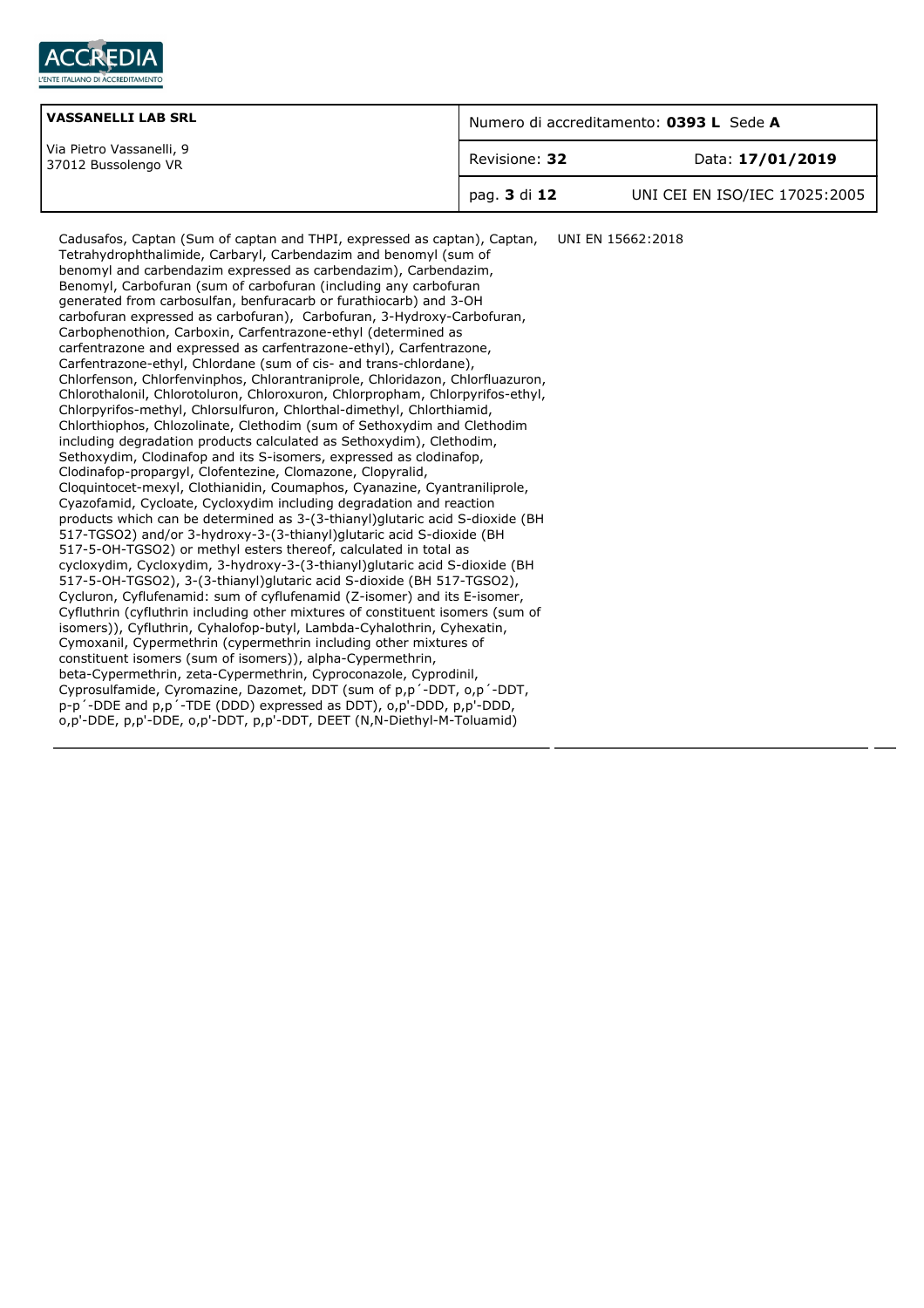

| <b>VASSANELLI LAB SRL</b><br>Via Pietro Vassanelli, 9<br>37012 Bussolengo VR | Numero di accreditamento: 0393 L Sede A |                               |
|------------------------------------------------------------------------------|-----------------------------------------|-------------------------------|
|                                                                              | Revisione: 32                           | Data: 17/01/2019              |
|                                                                              | pag. 4 di 12                            | UNI CEI EN ISO/IEC 17025:2005 |

Deltamethrin, Demeton-S-methyl, Desmedipham, Diallate, Diazinon, Dicamba, Dichlobenil, Dichlofenthion, Dichlorprop (2,4-DP), Dichlorvos, Diclobutrazol, Diclofop-methyl, Dicloran, Dicofol (sum of p, p´ and o,p´ isomers), Didecyldimethylammonium chloride (mixture of alkyl-quaternary ammonium salts with alkyl chain lengths of C8, C10 and C12), DDAC-C8, DDAC-C10, DDAC-C12, Diethofencarb, Difenacoum, Difenoconazole, Diflubenzuron, Diflufenican, Dimefox, Dimethenamid, Dimethoate (sum of dimethoate and omethoate expressed as dimethoate), Dimethoate, Omethoate, Dimethomorph, Dimoxistrobin, Diniconazole, Dinocap, Dioxacarb, Diphenamid, Diphenylamine, Disulfoton (sum of disulfoton, disulfoton sulfoxide and disulfoton sulfone expressed as disulfoton), Disulfuton, Disulfoton-sulfone, Disulfoton-sulfoxide, Ditalimfos, Dithianon, Diuron, Dodemorph, Dodine, Emamectin benzoate B1a, Endosulfan (sum of alpha- and beta-isomers and endosulfan-sulphate expresses as endosulfan), Endosulfan-alpha, Endosulfan-beta, Endosulfan-sulphate, EPN, Epoxiconazole, Etaconazole, Ethalfluralin, Ethiofencarb, Ethion, Ethirimol, Ethofumesate, Ethoprophos, Ethoxyquin, Etofenprox, Etoxazole, Etridiazole, Etrimfos, Famoxadone, Fenamidone, Fenamiphos (sum of fenamiphos and its sulphoxide and sulphone expressed as fenamiphos), Fenamiphos, Fenamiphos-sulphone, Fenamiphos-sulphoxide, Fenarimol, Fenazaquin, Fenbuconazole, Fenbutatin oxide, Fenchlorphos, Fenclorim, Fenhexamid, Fenitrothion, Fenothiocarb, Fenoxaprop-P-ethyl, Fenoxycarb, Fenpropathrin, Fenpropidin, Fenpropimorph, Fenpyrazamine, Fenpyroximate, Fenson, Fenthion (fenthion and its oxigen analogue, their sulfoxides and sulfone expressed as parent), Fenthion, Fenthion-oxon, Fenthion-oxonsufoxide, Fenthion-oxonsulfone, Fenthion-sulfone, Fenthion-sulfoxide, Fenvalerate (any ratio of constituent isomers (RR, SS, RS & SR) including esfenvalerate), Fenvalerate and Esfenvalerate (Sum of RR & SS isomers), Fenvalerate and Esfenvalerate (Sum of RS & SR isomers), Fipronil (sum fipronil + sulfone metabolite (MB46136) expressed as fipronil), Fipronil, Fipronil-sulfone, Flamprop-M-isopropyl, Flazasulfuron, Flonicamid: sum of flonicamid, TFNA and TFNG expressed as flonicamid, Flonicamid UNI EN 15662:2018 Diquat, Paraquat CVUA EU RL-SRM QuPPe Vers 9.3 met 4.1 2017

Ethephon, Glyphosate, Aminomethyl phosphonic acid (AMPA), Fosetyl, Phosphorous acid, Fosetyl-Al (sum of fosetyl, phosphonic acid and their salts, expressed as fosetyl), Maleic hydrazide, Chlorate, Perchlorate

CVUA EU RL-SRM QuPPe Vers 9.3 met 1.3 2017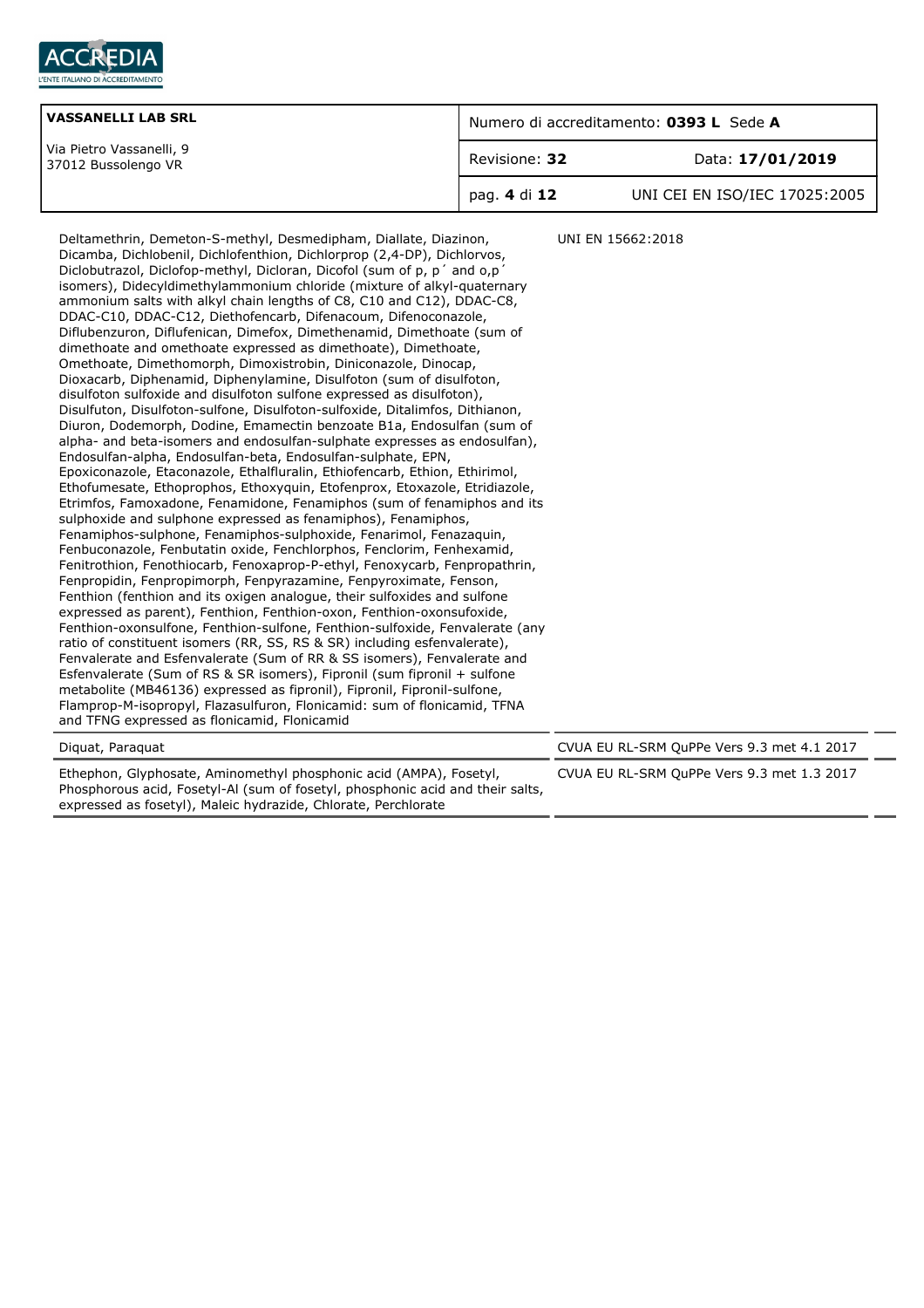

| <b>VASSANELLI LAB SRL</b>                       | Numero di accreditamento: 0393 L Sede A |                               |
|-------------------------------------------------|-----------------------------------------|-------------------------------|
| Via Pietro Vassanelli, 9<br>37012 Bussolengo VR | Revisione: 32                           | Data: 17/01/2019              |
|                                                 | pag. 5 di 12                            | UNI CEI EN ISO/IEC 17025:2005 |

Mecoprop-p (MCPP-P), Mepanipyrim, Mepiquat, Mepronil, Meptyldinocap (sum of 2,4 DNOPC and 2,4 DNOP expressed as meptyldinocap), Meptyldinocap (2,4 DNOPC), 2,4-DNOP-6-Meptyl (2,4 DNOP), Mesosulfuron-methyl, Mesotrione, Metaldehyde, Metconazole, Metaflumizone, Metalaxyl, Metamitron, Metazachlor, Methamidophos, Methidathion, Methiocarb (sum of methiocarb and methiocarb sulfoxide and sulfone, expressed as methiocarb), Methiocarb, Methiocarb-sulfone, Methiocarb-sulfoxide, Metolachlor and S-metolachlor (metolachlor including other mixtures of constituent isomers including S-metolachlor (sum of isomers)), Methomyl and Thiodicarb (sum of methomyl and thiodicarb expressed as methomyl), Methomyl, Thiodicarb, Methoxyfenozide, Metobromuron, Metolcarb, Metoxuron, Metrafenone, Metribuzin, Metsulfuron-methyl, Mevinphos (sum of E- and Z-isomers), Mevinphos, Milbemectin (sum of milbemycin A4 and milbemycin A3, expressed as milbemectin), Milbemycin-A3, Milbemycin-A4, Monocrotophos, Monolinuron, Monouron, Myclobutanil, Naled, Naphthylacetamide and 1-naphthylacetic acid (sum of 1-naphthylacetamide and 1-naphthylacetic acid and its salts, expressed as 1-naphythlacetic acid), 1-Naphthylacetic acid (NAA), Naphthalene acetamide (NAD), Napropamide, Nicosulfuron, Nitenpyram, Nitrofen, Nuarimol, Orthosulfamuron, Oxadiazon, Oxadixyl, Oxamyl, Oxasulfuron, Oxydemeton-methyl (sum of oxydemeton-methyl and demeton-S-methylsulfone expressed as oxydemeton-methyl), Demeton-S-methylsulfone, Demeton-S-methylsulfoxide, Oxyfluorfen, Paclobutrazol, Paraoxon, Parathion, Parathion-methyl (sum of Parathion-methyl and paraoxon-methyl expressed as Parathion-methyl), Parathion-methyl , Paraoxon-methyl, Pencycuron, Penconazole, Pendimethalin, Penoxulam, Penthiopyrad, Permethrin (sum of isomers), Perthan, Pethoxamid, Phenmedipham, Phenthoate, Phorate (sum of phorate, its oxygen analogue and their sulfones expressed as phorate), Phorate, Phorate-oxon, Phorate-sulfone, Phorate-sulfoxide, Phosalone, Phosphamidon, Phosmet (phosmet and phosmet oxon expressed as phosmet), Phosmet, Phosmet-oxon, Phoxim, Picloram, Picolinafen, Picoxystrobin UNI EN 15662:2018 Morpholine, Diethanolamine, Triethanolamine CVUA EU RL-SRM QuPPe Vers 9.3 met 7 2017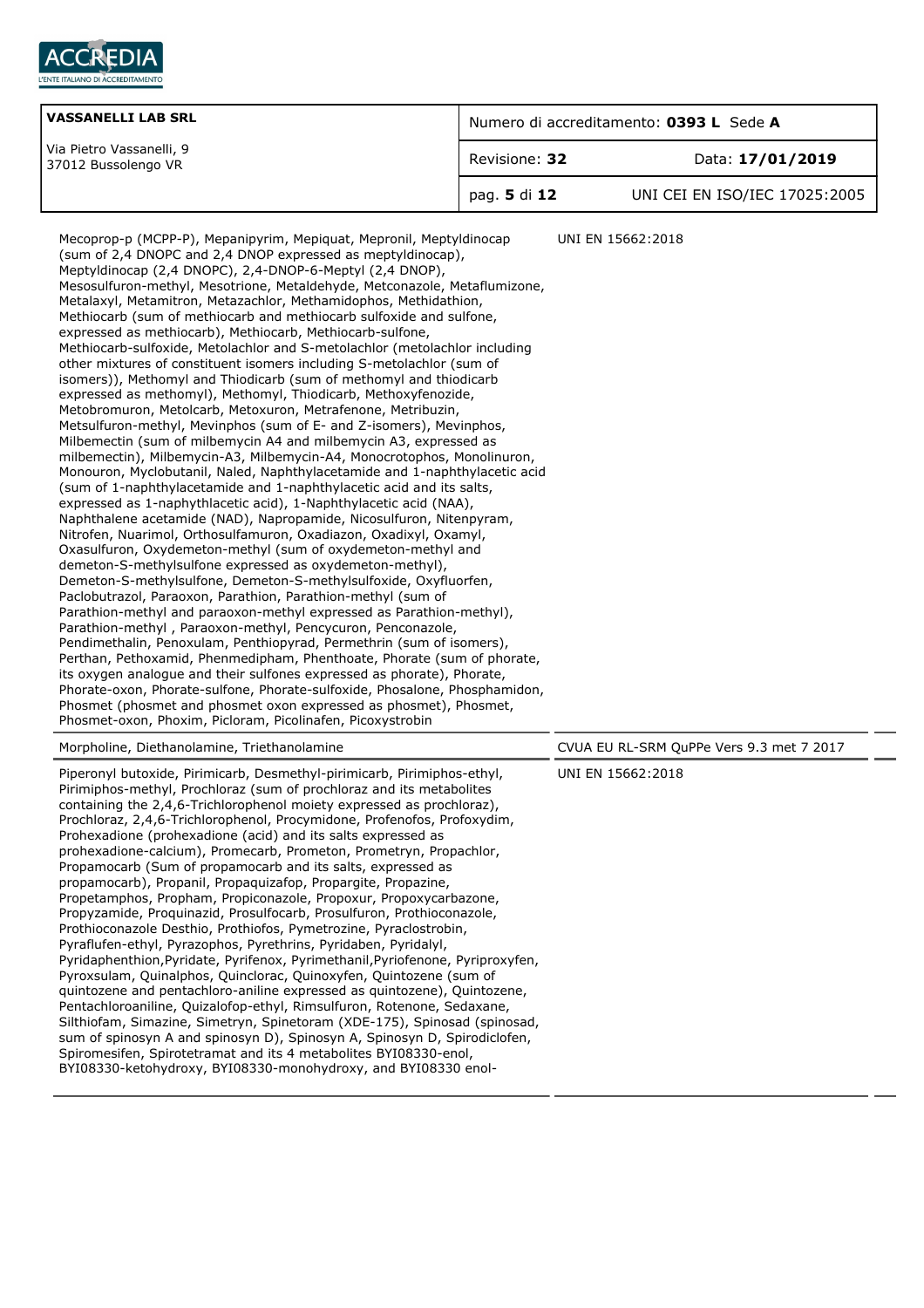

|               | Numero di accreditamento: 0393 L Sede A                                                                                                                                                                                                                                                                                                                                                                                                                                                                                                                                                                                                                                                                                                                                                                                                                                                                                                                                                                                                                                                                                                                                                                                                                                                                                                                                                                                                                                                                                                                                                                                                                                                                                                                                                                                                                                                                                                                                                                                                                                                                                                                                                                                                                                                                                                                                                                                                                                                                                                                                                                                                                                                                                                                                                                                                                                   |  |
|---------------|---------------------------------------------------------------------------------------------------------------------------------------------------------------------------------------------------------------------------------------------------------------------------------------------------------------------------------------------------------------------------------------------------------------------------------------------------------------------------------------------------------------------------------------------------------------------------------------------------------------------------------------------------------------------------------------------------------------------------------------------------------------------------------------------------------------------------------------------------------------------------------------------------------------------------------------------------------------------------------------------------------------------------------------------------------------------------------------------------------------------------------------------------------------------------------------------------------------------------------------------------------------------------------------------------------------------------------------------------------------------------------------------------------------------------------------------------------------------------------------------------------------------------------------------------------------------------------------------------------------------------------------------------------------------------------------------------------------------------------------------------------------------------------------------------------------------------------------------------------------------------------------------------------------------------------------------------------------------------------------------------------------------------------------------------------------------------------------------------------------------------------------------------------------------------------------------------------------------------------------------------------------------------------------------------------------------------------------------------------------------------------------------------------------------------------------------------------------------------------------------------------------------------------------------------------------------------------------------------------------------------------------------------------------------------------------------------------------------------------------------------------------------------------------------------------------------------------------------------------------------------|--|
| Revisione: 32 | Data: 17/01/2019                                                                                                                                                                                                                                                                                                                                                                                                                                                                                                                                                                                                                                                                                                                                                                                                                                                                                                                                                                                                                                                                                                                                                                                                                                                                                                                                                                                                                                                                                                                                                                                                                                                                                                                                                                                                                                                                                                                                                                                                                                                                                                                                                                                                                                                                                                                                                                                                                                                                                                                                                                                                                                                                                                                                                                                                                                                          |  |
| pag. 6 di 12  | UNI CEI EN ISO/IEC 17025:2005                                                                                                                                                                                                                                                                                                                                                                                                                                                                                                                                                                                                                                                                                                                                                                                                                                                                                                                                                                                                                                                                                                                                                                                                                                                                                                                                                                                                                                                                                                                                                                                                                                                                                                                                                                                                                                                                                                                                                                                                                                                                                                                                                                                                                                                                                                                                                                                                                                                                                                                                                                                                                                                                                                                                                                                                                                             |  |
|               | UNI EN 15662:2018<br>UNI EN 15662:2018                                                                                                                                                                                                                                                                                                                                                                                                                                                                                                                                                                                                                                                                                                                                                                                                                                                                                                                                                                                                                                                                                                                                                                                                                                                                                                                                                                                                                                                                                                                                                                                                                                                                                                                                                                                                                                                                                                                                                                                                                                                                                                                                                                                                                                                                                                                                                                                                                                                                                                                                                                                                                                                                                                                                                                                                                                    |  |
|               | Spirotetramat BYI 03380-monohydroxy, Spiroxamine, Sulcotrione,<br>Sulfallate, Sulfosulfuron, Sulfotep, Sulfoxaflor (sum of isomers),<br>Tebuconazole, Tebufenozide, Tebufenpyrad, Tebupirimifos, Tecnazene,<br>Teflubenzuron, Tefluthrin, Tembotrione, Tepraloxydim, Terbufos,<br>Terbumeton, Terbuthylazine, Terbutryn, Tetrachlorvinphos, Tetraconazole,<br>Tetradifon, Tetramethrin, Thiabendazole, Thiacloprid, Thiamethoxam,<br>Thiencarbazone-methyl, Thifensulfuron-methyl, Thiobencarb, Thionazin,<br>Thiophanate-methyl, Thiram, Tiocarbazil, Tolclofos-methyl, Tolylfluanid (Sum<br>of tolylfluanid and dimethylaminosulfotoluidide expressed as tolylfluanid),<br>Tolylfluanid, Dimethylaminosulfotoluidide (DMST), Tralkoxydim,<br>Tralomethrin, Triadimefon and triadimenol (sum of triadimefon and<br>triadimenol), Triadimefon, Triadimenol, Tri-allate, Triasulfuron, Triazamate,<br>Triazophos, Tribenuron-methyl, Trichlorfon, Triclopyr, Tricyclazole,<br>FM-6-1(N-(4-chloro-2-trifluoromethylphenyl)-n-propoxyacetamidine),<br>FM-6-1(N-(4-chloro-2-trifluoromethylphenyl)-n-propoxyacetamidine),<br>Triflumuron, Trifluralin, Triforine, Triflusulfuron methyl, Trinexapac-ethyl,<br>Triticonazole, Tritosulfuron, Valifenalate, Vamidothion, Vinclozolin, Zoxamide<br>TFNA, TFNG, Florasulam, Fluazifop-P (sum of all the constituent isomers of<br>fluazifop, its esters and its conjugates, expressed as fluazifop), Fluazifop,<br>Fluazifop-P-butyl, Fluazinam, Flubendiamide, Fludioxonil, Flufenacet,<br>Flufenoxuron, Flumioxazine, Fluometuron, Fluopicolide, Fluopyram,<br>Fluoxastrobin, Fluquinconazole, Flurochloridone, Fluroxypyr (sum of<br>fluroxypyr, its salts, its esters, and its conjugates, expressed as fluroxypyr),<br>Fluroxypir, Fluroxypyr-mepthyl, Flusilazole, Flutriafol, Tau-Fluvalinate, Folpet<br>(sum of folpet and phtalimide, expressed as folpet), Folpet, Phthalimide,<br>Fonofos, Forchlorfenuron, Formetanate, Formothion, Fosthiazate, Furalaxil,<br>Furathiocarb, Giberellic acid, Halosulfuron-methyl, Haloxyfop (Sum of<br>haloxyfop, its esters, salts and conjugates expressed as haloxyfop (sum of<br>the R- and S- isomers at any ratio)), Haloxyfop-R-methyl, Heptachlor (sum<br>of heptachlor and heptachlor epoxide expressed as heptachlor), Heptachlor,<br>Hexachlorobenzene, Hexachlorocyclohexane (HCH), sum of isomers, except<br>the gamma isomer, Alpha-HCH, Beta-HCH, Delta-HCH, Epsilon-HCH,<br>Imazamethabenz-methyl, Imazamox, Imazaquin, Imazosulfuron,<br>Imidacloprid, Indoxacarb, Iodofenphos, Ioxynil ( sum of Ioxynil, its salts and<br>its esters, expressed as ioxynil), Ioxynil, Ioxynil-methyl, Ipconazole,<br>Iprodione, Iprovalicarb, Isodrin, Isofenphos, Isofenphos-methyl, Isopropalin,<br>Isoproturon, Isopyrazam, Isoxaben, Isoxaflutole (sum of isoxaflutole and its |  |

#### **Alimenti di origine vegetale e loro prodotti trasformati e derivati/Food of plant origin and their processed products and derivatives**

| Denominazione della prova / Campi di prova                                                                              | Metodo di prova                           | O&I |
|-------------------------------------------------------------------------------------------------------------------------|-------------------------------------------|-----|
| Cadmio, Cromo, Piombo/Cadmium, Chromium, Lead                                                                           | UNI EN 13805:2014 +<br>UNI EN 14083:2003  |     |
| Rame/Copper                                                                                                             | Rapporti ISTISAN 1996/34 pag 85 + pag 119 |     |
| Alimenti non grassi/Non fatty foods                                                                                     |                                           |     |
| Denominazione della prova / Campi di prova                                                                              | Metodo di prova                           | O&I |
| Dithiocarbamates (dithiocarbamates expressed as CS2, including maneb,<br>mancozeb, metiram, propineb, thiram and ziram) | UNI EN 12396-2:1999                       |     |
| <b>Bevande spiritose/Spirit drinks</b>                                                                                  |                                           |     |
| Denominazione della prova / Campi di prova                                                                              | Metodo di prova                           | O&I |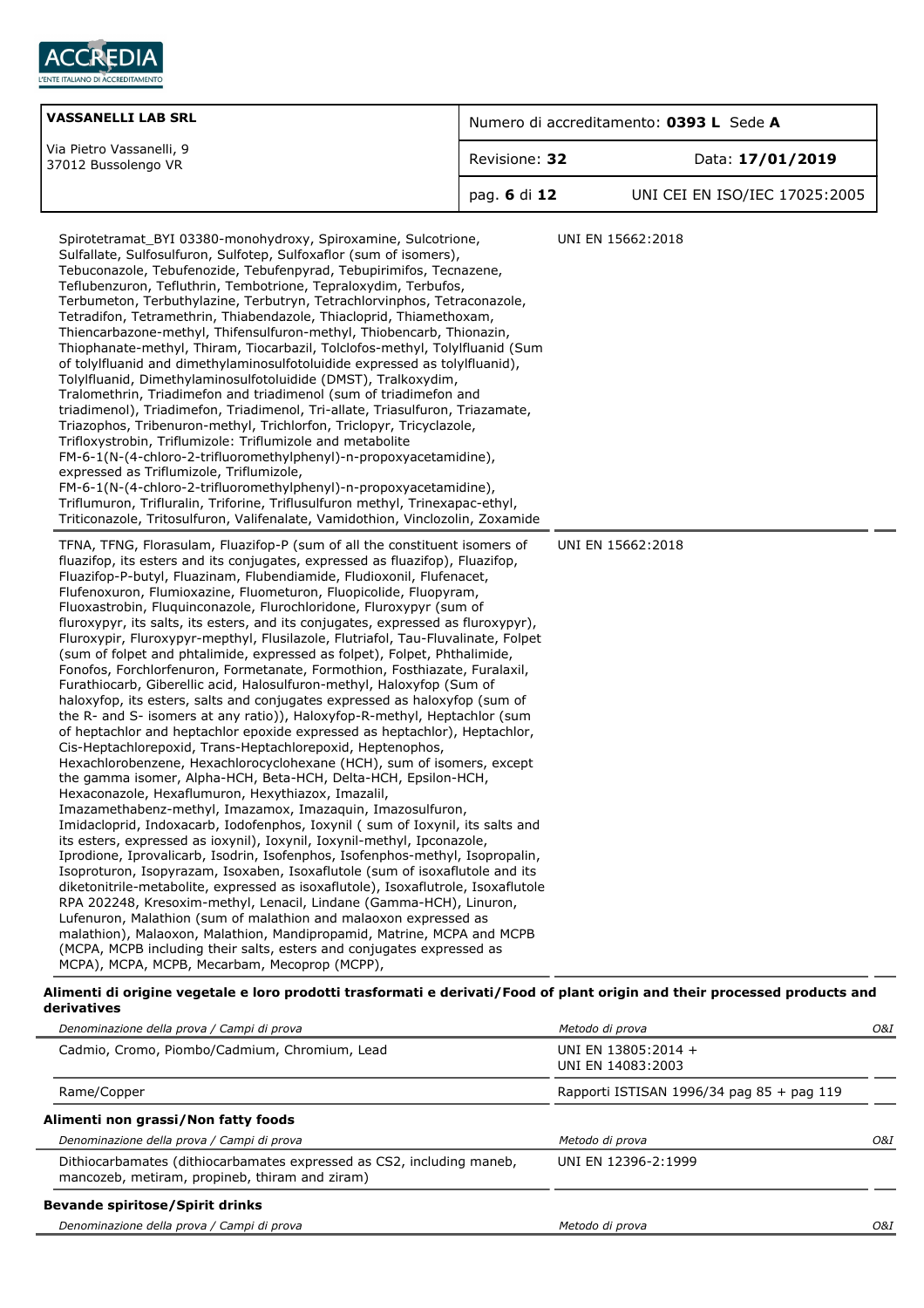

| <b>VASSANELLI LAB SRL</b><br>Numero di accreditamento: 0393 L Sede A                                                                                                                                                                                                                                                                                                                                                                                                                                                                                                                                                                                                                   |              |                                                                                                                    |  |
|----------------------------------------------------------------------------------------------------------------------------------------------------------------------------------------------------------------------------------------------------------------------------------------------------------------------------------------------------------------------------------------------------------------------------------------------------------------------------------------------------------------------------------------------------------------------------------------------------------------------------------------------------------------------------------------|--------------|--------------------------------------------------------------------------------------------------------------------|--|
| Via Pietro Vassanelli, 9<br>Revisione: 32<br>37012 Bussolengo VR                                                                                                                                                                                                                                                                                                                                                                                                                                                                                                                                                                                                                       |              | Data: 17/01/2019                                                                                                   |  |
|                                                                                                                                                                                                                                                                                                                                                                                                                                                                                                                                                                                                                                                                                        | pag. 7 di 12 | UNI CEI EN ISO/IEC 17025:2005                                                                                      |  |
| Acidità totale, Acidità fissa, Acidità volatile/Total acidity, Fixed acidity,<br>Volatile Acidity                                                                                                                                                                                                                                                                                                                                                                                                                                                                                                                                                                                      |              | Reg CE 2870/2000 19/12/2000 GU CE L333<br>29/12/2000 All III.3 Reg UE 635/2016<br>22/04/2016 GU UE L108 23/04/2016 |  |
| Dibutyl phthalate (DBP), Bis (2-ethylhexyl) phthalate (DEHP), Butyl benzyl<br>phthalate (BBP), Di-isobutyl phthalate (DiBP)                                                                                                                                                                                                                                                                                                                                                                                                                                                                                                                                                            |              | Risoluzione OIV OENO 521 2013                                                                                      |  |
| Estratto secco totale/Total dry extract                                                                                                                                                                                                                                                                                                                                                                                                                                                                                                                                                                                                                                                |              | OIV-MA-BS-10 R2009                                                                                                 |  |
| Massa volumica a 20 °C e Densità relativa a 20 °C/Density (20°C)                                                                                                                                                                                                                                                                                                                                                                                                                                                                                                                                                                                                                       |              | OIV-MA-BS-06 R2009                                                                                                 |  |
| Sostanze volatili e metanolo (Metanolo, 1-Propanolo, 2-Metil, 1-Propanolo,<br>2-Metil, 1-Butanolo, 3-Metil, 1-Butanolo, Acetato di etile, 1-Butanolo,<br>2-Butanolo, Acetaldeide, Acetale)/Volatile substances and methanol<br>(Methanol, Propan-1-ol, 2-methylpropan-1-ol, 2-methyl-butan-1-ol,<br>3-methyl-butan-1-ol, Ethyl acetate, butan-1-ol, butan-2-ol, ethanal<br>(acetaldehyde), 1,1-diethoxyethane (acetal)                                                                                                                                                                                                                                                                 |              | Reg CE 2870/2000 19/12/2000 GU CE L333<br>29/12/2000 All III                                                       |  |
| Titolo alcolometrico volumico/Real alcoholic strength                                                                                                                                                                                                                                                                                                                                                                                                                                                                                                                                                                                                                                  |              | Reg CE 2870/2000 19/12/2000 GU CE L333<br>29/12/2000 All I App I + App II met B                                    |  |
| <b>Birra/Beer</b>                                                                                                                                                                                                                                                                                                                                                                                                                                                                                                                                                                                                                                                                      |              |                                                                                                                    |  |
| Denominazione della prova / Campi di prova                                                                                                                                                                                                                                                                                                                                                                                                                                                                                                                                                                                                                                             |              | Metodo di prova<br>O&I                                                                                             |  |
| Acidità totale/Total acidity                                                                                                                                                                                                                                                                                                                                                                                                                                                                                                                                                                                                                                                           |              | DM 21/09/1970 SO GU nº 105 28/04/1971 Met<br>8                                                                     |  |
| Acidità volatile/Volatile Acidity                                                                                                                                                                                                                                                                                                                                                                                                                                                                                                                                                                                                                                                      |              | DM 21/09/1970 SO GU nº 105 28/04/1971 Met<br>9                                                                     |  |
| Ceneri e alcalinità delle ceneri /Ash and Alkalinity of ash                                                                                                                                                                                                                                                                                                                                                                                                                                                                                                                                                                                                                            |              | DM 21/09/1970 SO GU nº 105 28/04/1971 Met<br>10                                                                    |  |
| Estratto (da calcolo)/Extract (by calculation)                                                                                                                                                                                                                                                                                                                                                                                                                                                                                                                                                                                                                                         |              | DM 21/09/1970 SO GU nº 105 28/04/1971 Met<br>6                                                                     |  |
| Grado alcolico/Alcoholic strength                                                                                                                                                                                                                                                                                                                                                                                                                                                                                                                                                                                                                                                      |              | DM 21/09/1970 SO GU nº 105 28/04/1971 Met<br>5                                                                     |  |
| Grado saccarometrico (da calcolo)/Original Exctract (Plato - by calculation)                                                                                                                                                                                                                                                                                                                                                                                                                                                                                                                                                                                                           |              | DM 21/09/1970 SO GU nº 105 28/04/1971 Met<br>$\overline{7}$                                                        |  |
| Limpidità /Limpidity                                                                                                                                                                                                                                                                                                                                                                                                                                                                                                                                                                                                                                                                   |              | DM 21/09/1970 SO GU nº 105 28/04/1971 Met<br>3                                                                     |  |
| Peso specifico a 20° C/Specific gravity at 20°C                                                                                                                                                                                                                                                                                                                                                                                                                                                                                                                                                                                                                                        |              | DM 21/09/1970 SO GU nº 105 28/04/1971 Met<br>4                                                                     |  |
| Cereali e derivati/Cereals and their processed products                                                                                                                                                                                                                                                                                                                                                                                                                                                                                                                                                                                                                                |              |                                                                                                                    |  |
| Denominazione della prova / Campi di prova                                                                                                                                                                                                                                                                                                                                                                                                                                                                                                                                                                                                                                             |              | Metodo di prova<br>O&I                                                                                             |  |
| Aflatossina B1, Aflatossina B2, Aflatossina G1, Aflatossina G2, Aflatossine<br>totali (B1, B2, G1, G2) (da calcolo), Ocratossina A, Deossinivalenolo,<br>Fumonisina B1, Fumonisina B2 + Fumonisina B1 + Fumonisina B2 (da<br>calcolo), Zearalenone (ZEA)/ Aflatoxin B1, Aflatoxin B2, Aflatoxin G1,<br>Aflatoxin G2, Aflatoxins sum (B1, B2, G1, G2), (by calculation), Ochratoxin A<br>(OTA), Deoxynivalenol (DON), Fumonisin B1, Fumonisin B2, Fumonisin B1 +<br>Fumonisin B2 (by calculation), Zearalenon Aflatoxins B1, B2, G1, G2 $> 0.5$<br>µg/Kg;<br>Ochratoxin A $> 0.5$ ug/Kg;<br>Deoxynivalenol $>$ 50 µg/Kg;<br>Fumonisins $B1,B2 > 100 \mu g/Kg$ ;<br>Zearalenon > 5 µg/Kg |              | POP 379 rev. 1 2018                                                                                                |  |

### **Cereali, frutti in guscio e prodotti derivati/Cereal, Nuts and by products.**

*Denominazione della prova / Campi di prova Metodo di prova*

*O&I*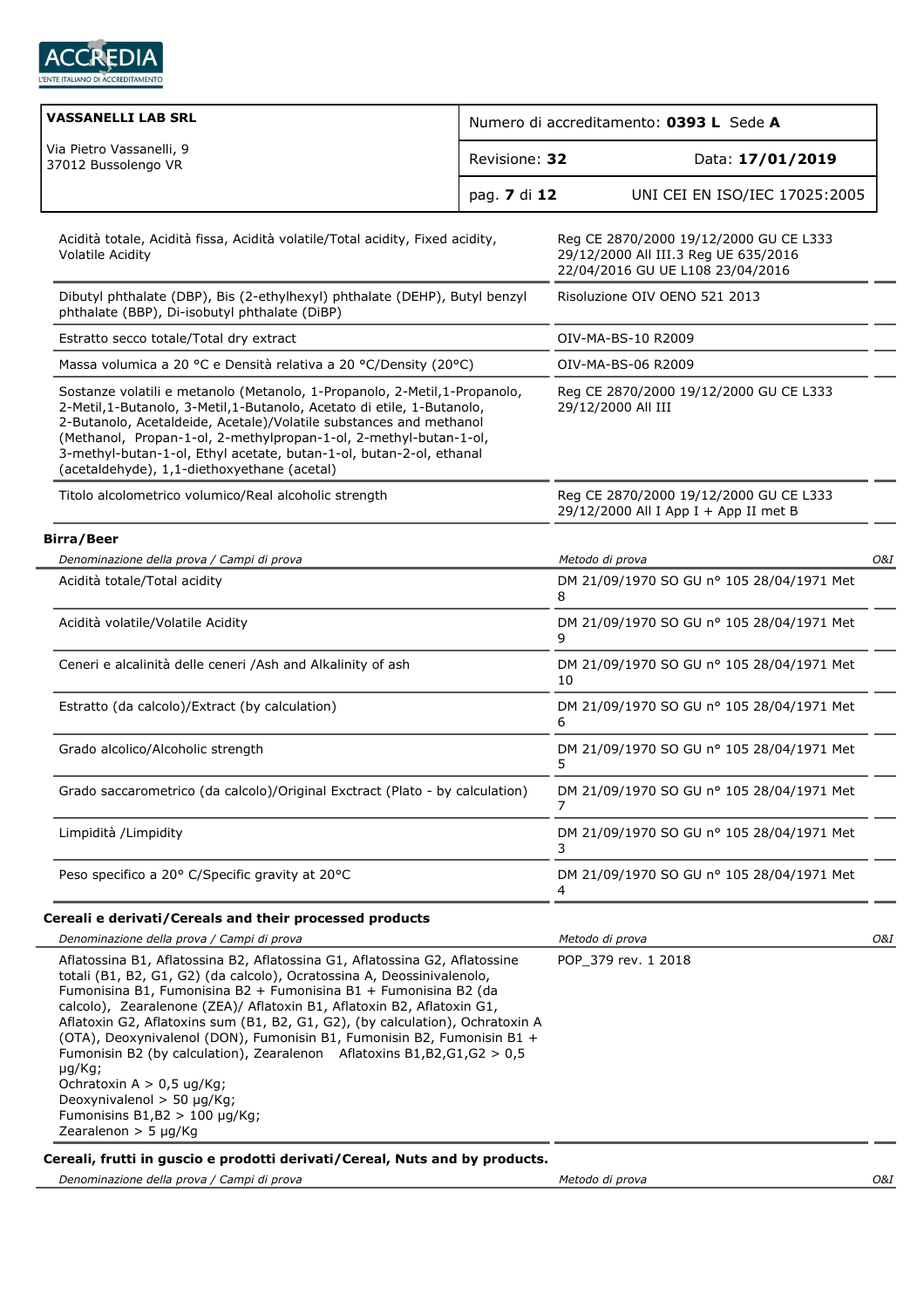

| <b>VASSANELLI LAB SRL</b>                       | Numero di accreditamento: 0393 L Sede A |                               |
|-------------------------------------------------|-----------------------------------------|-------------------------------|
| Via Pietro Vassanelli, 9<br>37012 Bussolengo VR | Revisione: 32                           | Data: 17/01/2019              |
|                                                 | pag. 8 di 12                            | UNI CEI EN ISO/IEC 17025:2005 |

UNI EN ISO 16050:2011

Aflatossina B1, Aflatossina B2, Aflatossina G1, Aflatossina G2, Aflatossine totali (B1, B2, G1, G2) (da calcolo)/Aflatoxin B1, Aflatoxin B2, Aflatoxin G1, Aflatoxin G2, Aflatoxins sum (B1, B2, G1, G2), (by calculation)

#### **Mosti concentrati rettificati/Rectified concentrated grape must**

| Denominazione della prova / Campi di prova                                              | Metodo di prova    | O&I |
|-----------------------------------------------------------------------------------------|--------------------|-----|
| Acidità totale/Total acidity                                                            | OIV-MA-F1-05 R2011 |     |
| Anidride solforosa totale/Total sulphur dioxide                                         | OIV-MA-F1-07 R2011 |     |
| Caratteristiche cromatiche/Chromatic properties                                         | OIV-MA-F1-08 R2011 |     |
| Cationi totali/Total cations                                                            | OIV-MA-F1-09 R2012 |     |
| Conduttività/Conductivity                                                               | OIV-MA-F1-01 R2011 |     |
| Idrossimetilfurfurale/Hydroxymethylfurfural (HMF)                                       | OIV-MA-F1-02 R2011 |     |
| Indice di Folin-Ciocalteu/Folin-Ciocalteu Index (IFC)                                   | OIV-MA-F1-13 R2015 |     |
| Meso-inositolo, Scillo-inositolo, Saccarosio/Meso-inositol, Scyllo-inositol,<br>Sucrose | OIV-MA-F1-12 R2015 |     |
| рH                                                                                      | OIV-MA-F1-06 R2011 |     |
|                                                                                         |                    |     |

## **Mosti concentrati,Mosti concentrati rettificati/Concentrated grape must, Rectified concentrated grape must**

| Denominazione della prova / Campi di prova                          | Metodo di prova    | O&I |
|---------------------------------------------------------------------|--------------------|-----|
| Titolo alcolometrico volumico effettivo/Acquired alcoholic strength | OIV-MA-F1-03 R2011 |     |

## **Mosti, Mosti concentrati,Mosti concentrati rettificati/Grape must, Concentrated grape must, Rectified concentrated grape must**

| Denominazione della prova / Campi di prova                                                           | Metodo di prova                                                                                                                  | O&I |
|------------------------------------------------------------------------------------------------------|----------------------------------------------------------------------------------------------------------------------------------|-----|
| Tenore zuccherino (Grado rifrattometrico Brix)/Sugar concentration<br>(Refractive index at 20°C)     | OIV-MA-AS2-02 R2012                                                                                                              |     |
| Oli d'oliva/Olive oils                                                                               |                                                                                                                                  |     |
| Denominazione della prova / Campi di prova                                                           | Metodo di prova                                                                                                                  | O&I |
| Acidità/Acidity                                                                                      | Reg CEE 2568/1991 11/07/1991 GU CEE<br>L248 05/09/1991 All II<br>Reg UE 1227/2016 27/07/2016 GU UE L202/7<br>28/07/2016 All I    |     |
| Analisi spettrofotometrica nell'ultravioletto/Spectrophotometric investigation<br>in the ultraviolet | Reg CEE 2568/1991 11/07/1991 GU CEE<br>L248 05/09/1991 All IX<br>Reg UE 1833/2015 12/10/2015 GU UE L266/29<br>13/10/2015 All III |     |
| Esteri metilici degli acidi grassi/Fatty acid methyl esters                                          | Reg CEE 2568/1991 11/07/1991 GU CEE L248<br>05/09/1991 All X Reg UE 1833/2015<br>12/10/2015 GU UE L266/29 13/10/2015 All IV      |     |
| Numero di perossidi/Peroxide value                                                                   | Reg CEE 2568/1991 11/07/1991 GU CEE L248<br>05/09/1991 All III REG UE 1748/2016 GU CE<br>L273 08/10/2016 All I                   |     |
|                                                                                                      |                                                                                                                                  |     |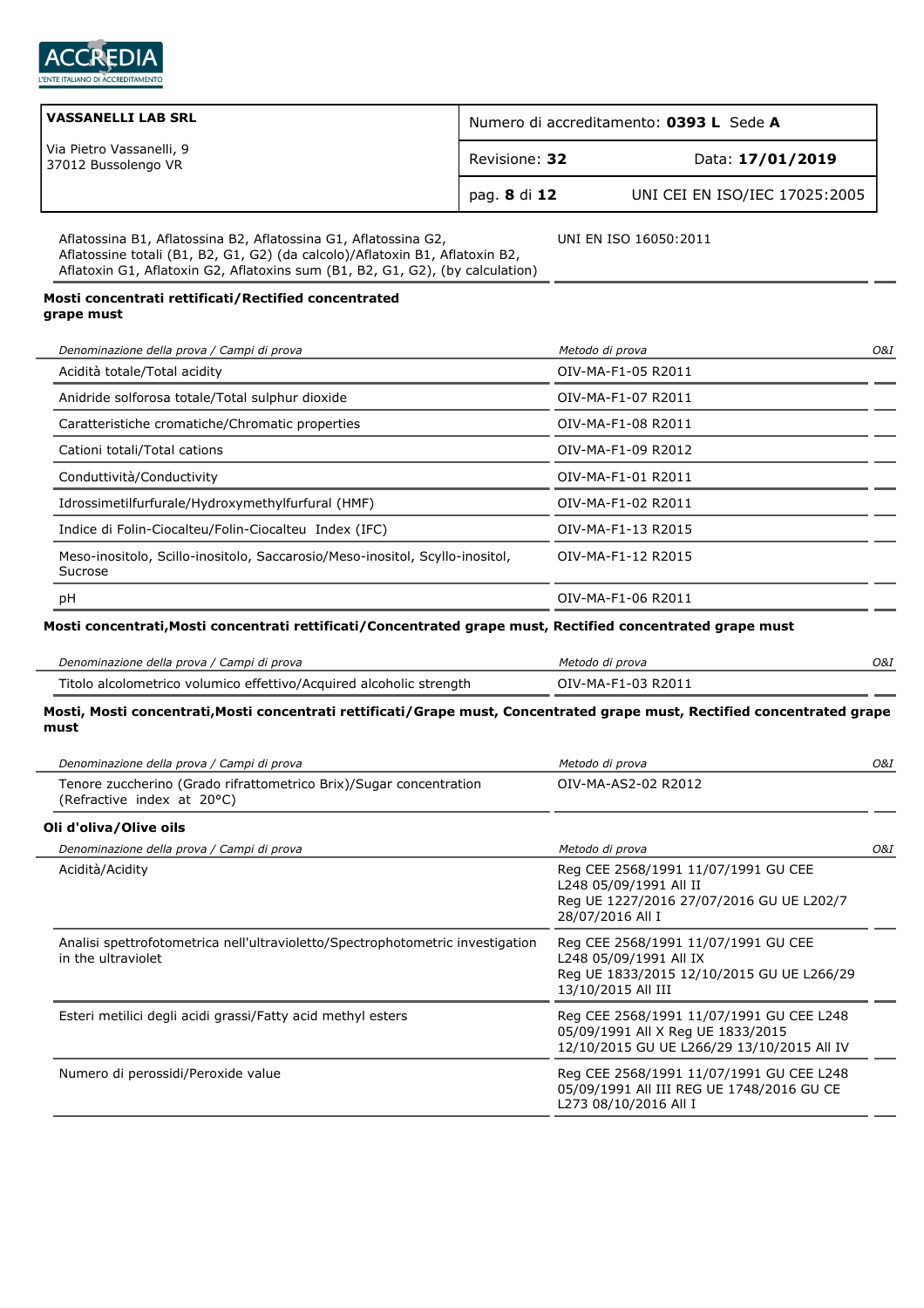

| VASSANELLI LAB SRL                              | Numero di accreditamento: 0393 L Sede A |                               |
|-------------------------------------------------|-----------------------------------------|-------------------------------|
| Via Pietro Vassanelli, 9<br>37012 Bussolengo VR | Revisione: 32                           | Data: 17/01/2019              |
|                                                 | pag. 9 di 12                            | UNI CEI EN ISO/IEC 17025:2005 |

**Spezie, Caffè, Caffè verde, Cacao, Erbe aromatiche ed infusionali, Frutta fresca e frutta secca e relativi prodotti trasformati, Prodotti ortofrutticoli ad alto contenuto di olio (frutta a guscio, semi e frutti oleaginosi) e loro trasformati/ Spices, Coffee, Green coffee, Cocoa, Aromatic herbs, Herbal teas, Fresh and dried fruits and their processed products, Fruit and vegetable products with a high oil content (nuts, seeds and oleaginous fruits) and their processed products**

| Denominazione della prova / Campi di prova                                                                                                                                                                                                                                                                                                                                    | Metodo di prova                                           | 0&I |
|-------------------------------------------------------------------------------------------------------------------------------------------------------------------------------------------------------------------------------------------------------------------------------------------------------------------------------------------------------------------------------|-----------------------------------------------------------|-----|
| Aflatossina B1, Aflatossina B2, Aflatossina G1, Aflatoxin G1, Aflatossina G2,<br>Aflatossine totali (B1, B2, G1, G2) (da calcolo),<br>Ocratossina A                                                                                                                                                                                                                           | POP 379 rev. 1 2018                                       |     |
| Aflatoxin B1, Aflatoxin B2, Aflatoxin G1, Aflatoxin G2, Aflatoxins sum (B1,<br>B2, G1, G2) (by calculation), Ochratoxin A (OTA)<br>Aflatoxins B1, B2, G1, G2 > 0, 5 µg/Kg;<br>Ochratoxin A $> 0.5$ µg/Kg                                                                                                                                                                      |                                                           |     |
| Suoli agricoli (terreni)/Agricultural soils                                                                                                                                                                                                                                                                                                                                   |                                                           |     |
| Denominazione della prova / Campi di prova                                                                                                                                                                                                                                                                                                                                    | Metodo di prova                                           | O&I |
| pH in acqua/pH in water                                                                                                                                                                                                                                                                                                                                                       | DM 13/09/1999 SO nº 185 GU nº 248<br>21/10/1999 Met III.1 |     |
| Vegetali e Prodotti vegetali/Vegetals and their processed products                                                                                                                                                                                                                                                                                                            |                                                           |     |
| Denominazione della prova / Campi di prova                                                                                                                                                                                                                                                                                                                                    | Metodo di prova                                           | 0&I |
| Bromuro inorganico totale/Total inorganic Bromide                                                                                                                                                                                                                                                                                                                             | CVUA EURL-SRM QuPPe Vers 9.3 met 1.4 2017                 |     |
| Nitrati, Nitriti/Nitrates, Nitrites                                                                                                                                                                                                                                                                                                                                           | UNI EN 12014-2:2018                                       |     |
| Vini bianchi/White wines                                                                                                                                                                                                                                                                                                                                                      |                                                           |     |
| Denominazione della prova / Campi di prova                                                                                                                                                                                                                                                                                                                                    | Metodo di prova                                           | O&I |
| Carbossimetilcellulosa (CMC)/Carboxymethyl cellulose (CMC)                                                                                                                                                                                                                                                                                                                    | OIV-MA-AS315-22 R2010                                     |     |
| Vini, Mosti, Mosti concentrati, Mosti concentrati rettificati/Wine, Grape must, Concentrated grape must, Rectified<br>concentrated<br>grape must                                                                                                                                                                                                                              |                                                           |     |
| Denominazione della prova / Campi di prova                                                                                                                                                                                                                                                                                                                                    | Metodo di prova                                           | O&I |
| Ocratossina A/Ochratoxin A                                                                                                                                                                                                                                                                                                                                                    | OIV-MA-AS315-10 R2011                                     |     |
| Vini, Mosti, Mosti concentrati/Wine, Grape must, Concentrated grape must                                                                                                                                                                                                                                                                                                      |                                                           |     |
| Denominazione della prova / Campi di prova                                                                                                                                                                                                                                                                                                                                    | Metodo di prova                                           | O&I |
| Caratteristiche cromatiche/Chromatic Characteristics                                                                                                                                                                                                                                                                                                                          | OIV-MA-AS2-07B R2009                                      |     |
| Vini, Mosti, Sottoprodotti del sughero/Wine, Grape must, Cork by-products                                                                                                                                                                                                                                                                                                     |                                                           |     |
| Denominazione della prova / Campi di prova                                                                                                                                                                                                                                                                                                                                    | Metodo di prova                                           | 0&I |
| 2,4,6-Tricloroanisolo, 2,3,4,6-Tetracloroanisolo, 2,4,6-Tribromoanisolo,<br>Guaiacolo, Geosmina/ 2,4,6-Trichloroanisole, 2,3,4,6-Tetrachloroanisole,<br>2,4,6-Tribromoanisole, Guaiacol, Geosmin (2,4,6-Tricloroanisolo,<br>2,4,6-Tribromoanisolo (>0,2 ng/l o ng/g); 2,3,4,6-Tetracloroanisolo (>0,6<br>ng/l o ng/g); Guaiacolo (>2 µg/l o µg/g); Geosmina (>5 ng/l o ng/g)) | POP_149 rev. 5 2017                                       |     |
| Vini, Mosti/Wine, Grape must                                                                                                                                                                                                                                                                                                                                                  |                                                           |     |
| Denominazione della prova / Campi di prova                                                                                                                                                                                                                                                                                                                                    | Metodo di prova                                           | O&I |
| Acidità fissa/Fixed acidity                                                                                                                                                                                                                                                                                                                                                   | OIV-MA-AS313-03 R2009                                     |     |
| Acidità totale/Total acidity                                                                                                                                                                                                                                                                                                                                                  | OIV-MA-AS313-01 R2015                                     |     |
| Acidità volatile (distillazione)/Volatile Acidity (distillation) (Acidità volatile<br>(distillazione) $(>0.02$ q/l))                                                                                                                                                                                                                                                          | POP 161 rev. 3 2017                                       |     |
| Acidità volatile/Volatile Acidity                                                                                                                                                                                                                                                                                                                                             | OIV-MA-AS313-02 R2015                                     |     |
| Acido malico, Acido lattico, Acido citrico, Acido tartarico, Acido acetico,<br>Glicerina/Malic acid, Lactic acid, Tartaric acid, Acetic acid, Glycerol                                                                                                                                                                                                                        | OIV-MA-AS313-04 R2009                                     |     |
| Acido sorbico/Sorbic acid                                                                                                                                                                                                                                                                                                                                                     | OIV-MA-AS313-20 R2006                                     |     |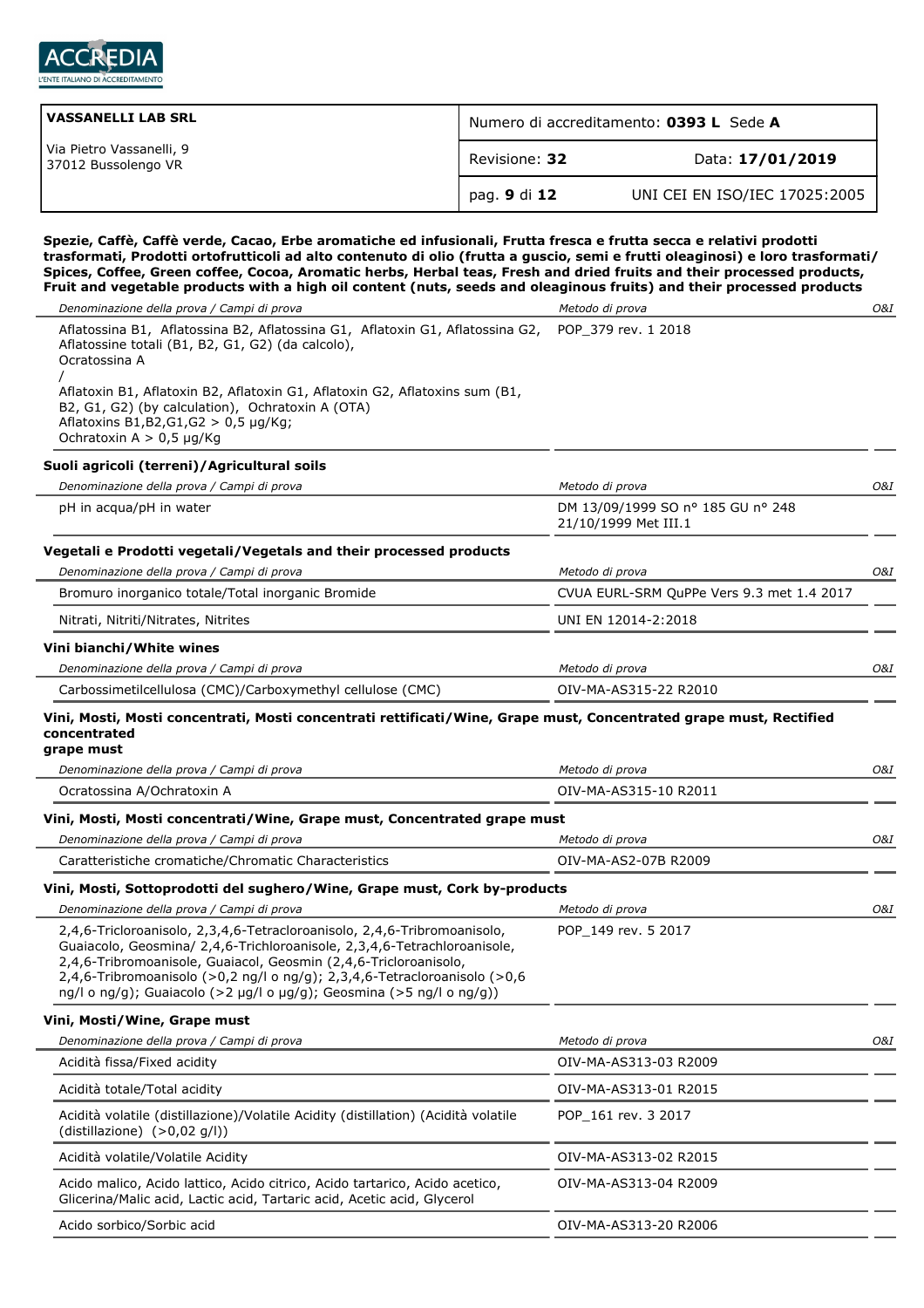

| <b>VASSANELLI LAB SRL</b>                                                                                                                                                                                                                                                                                                                                                                                                                                                                                                                                                                                                                                                                                                                                                                                                                                                                                                                                                                                                                             | Numero di accreditamento: 0393 L Sede A |                                                                          |                               |  |
|-------------------------------------------------------------------------------------------------------------------------------------------------------------------------------------------------------------------------------------------------------------------------------------------------------------------------------------------------------------------------------------------------------------------------------------------------------------------------------------------------------------------------------------------------------------------------------------------------------------------------------------------------------------------------------------------------------------------------------------------------------------------------------------------------------------------------------------------------------------------------------------------------------------------------------------------------------------------------------------------------------------------------------------------------------|-----------------------------------------|--------------------------------------------------------------------------|-------------------------------|--|
| Via Pietro Vassanelli, 9<br>Revisione: 32<br>37012 Bussolengo VR<br>pag. 10 di 12                                                                                                                                                                                                                                                                                                                                                                                                                                                                                                                                                                                                                                                                                                                                                                                                                                                                                                                                                                     |                                         |                                                                          | Data: 17/01/2019              |  |
|                                                                                                                                                                                                                                                                                                                                                                                                                                                                                                                                                                                                                                                                                                                                                                                                                                                                                                                                                                                                                                                       |                                         |                                                                          | UNI CEI EN ISO/IEC 17025:2005 |  |
| Ammine biogene: Cadaverina, Istamina, Putrescina, Tiramina/Biogenic<br>amines: Cadaverine, Histamine, Putrescine, Tyramine                                                                                                                                                                                                                                                                                                                                                                                                                                                                                                                                                                                                                                                                                                                                                                                                                                                                                                                            |                                         |                                                                          | OIV-MA-AS315-18 R2009         |  |
| Anidride solforosa libera, anidride solforosa totale (distillazione)/Free Sulfur<br>Dioxide, Total Sulfur Dioxide (distillation) (Anidride solforosa libera (>1<br>mg/l), anidride solforosa totale (>2 mg/l))                                                                                                                                                                                                                                                                                                                                                                                                                                                                                                                                                                                                                                                                                                                                                                                                                                        |                                         | POP_156 rev. 3 2017                                                      |                               |  |
| Anidride solforosa libera, anidride solforosa totale/Free Sulfur Dioxide, Total<br>Sulfur Dioxide                                                                                                                                                                                                                                                                                                                                                                                                                                                                                                                                                                                                                                                                                                                                                                                                                                                                                                                                                     |                                         | OIV-MA-AS323-04A R2012, OIV-MA-AS323-04B<br>R2009, OIV-MA-AS323-05 R2009 |                               |  |
| Densità relativa, Titolo alcolometrico volumico effettivo, Zuccheri riduttori,<br>Titolo alcolometrico volumico totale (da calcolo), Estratto secco totale (da<br>calcolo), Estratto secco ridotto (da calcolo), Estratto non riduttore (da<br>calcolo), Acidità totale, Acidità volatile, pH (metodo automatizzato)/Specific<br>gravity at 20°C, Actual alcoholic strength by volume, Reducing sugars, Total<br>alcoholic strength by volume (calculation), Total dry extract (by calculation),<br>Reduced extract (by calculation), Sugar free extract (by calculation), Total<br>acidity, Volatile acidity, pH (automated method) (Densità relativa (0,989<br>-1,006 a 20°C), Titolo alcolometrico volumico effettivo (8,4 - 17,5 %vol),<br>Zuccheri riduttori (1,2 - 20,0 g/l), Titolo alcolometrico volumico totale<br>(calcolo %vol), Estratto secco totale (calcolo g/l), Estratto secco ridotto<br>(calcolo g/l), Estratto non riduttore (calcolo g/l), Acidità totale (3,7 - 11,2<br>g/l), Acidità volatile (0,1 - 1,2 g/l), pH (3,0 - 4,0)) |                                         | POP 155 rev. 4 2017                                                      |                               |  |
| Diglucoside malvosidico (Ibridi Produttori Diretti) (qualitativo)/Malvidin<br>diglucoside (qualitative)                                                                                                                                                                                                                                                                                                                                                                                                                                                                                                                                                                                                                                                                                                                                                                                                                                                                                                                                               |                                         | OIV-MA-AS315-03 R2009                                                    |                               |  |
| Estratto ridotto, Estratto non riduttore (da calcolo)/Reduced extract, Sugar<br>free extraxt (by calculation)                                                                                                                                                                                                                                                                                                                                                                                                                                                                                                                                                                                                                                                                                                                                                                                                                                                                                                                                         |                                         | OIV-MA-AS2-03B R2012 + OIV-MA-AS311-01A:<br>R2009                        |                               |  |
| Estratto ridotto, Estratto non riduttore (da calcolo)/Reduced extract, Sugar<br>free extraxt (by calculation)                                                                                                                                                                                                                                                                                                                                                                                                                                                                                                                                                                                                                                                                                                                                                                                                                                                                                                                                         |                                         | OIV-MA-AS2-03B R2012 + OIV-MA-AS311-02 :<br>R2009                        |                               |  |
| Estratto ridotto, Estratto non riduttore (da calcolo)/Reduced extract, Sugar<br>free extraxt (by calculation)                                                                                                                                                                                                                                                                                                                                                                                                                                                                                                                                                                                                                                                                                                                                                                                                                                                                                                                                         |                                         | OIV-MA-AS2-03B R2012 + OIV-MA-AS311-03 :<br>R2003                        |                               |  |
| Estratto secco totale/Total dry matter                                                                                                                                                                                                                                                                                                                                                                                                                                                                                                                                                                                                                                                                                                                                                                                                                                                                                                                                                                                                                |                                         | OIV-MA-AS2-03B R2012                                                     |                               |  |
| Ferro/Iron                                                                                                                                                                                                                                                                                                                                                                                                                                                                                                                                                                                                                                                                                                                                                                                                                                                                                                                                                                                                                                            |                                         | OIV-MA-AS322-05A R2009                                                   |                               |  |
| Glucosio e Fruttosio/Glucose and Fructose                                                                                                                                                                                                                                                                                                                                                                                                                                                                                                                                                                                                                                                                                                                                                                                                                                                                                                                                                                                                             |                                         | OIV-MA-AS311-02 R2009                                                    |                               |  |
| Lieviti, batteri lattici, batteri acetici (Conta)/Enumeration of Yeast, Lactic acid<br>bacteria, acetic bacteria                                                                                                                                                                                                                                                                                                                                                                                                                                                                                                                                                                                                                                                                                                                                                                                                                                                                                                                                      |                                         | OIV-MA-AS4-01 R2010                                                      |                               |  |
| Massa volumica a 20 °C e Densità relativa a 20 °C /Density at 20°C and<br>specific gravity at 20°C                                                                                                                                                                                                                                                                                                                                                                                                                                                                                                                                                                                                                                                                                                                                                                                                                                                                                                                                                    |                                         | OIV-MA-AS2-01A R2012 p.to 5                                              |                               |  |
| Metanolo/Methanol                                                                                                                                                                                                                                                                                                                                                                                                                                                                                                                                                                                                                                                                                                                                                                                                                                                                                                                                                                                                                                     |                                         | OIV-MA-AS312-03A R2015                                                   |                               |  |
| pH                                                                                                                                                                                                                                                                                                                                                                                                                                                                                                                                                                                                                                                                                                                                                                                                                                                                                                                                                                                                                                                    |                                         | OIV-MA-AS313-15 R2011                                                    |                               |  |
| Rame/Copper                                                                                                                                                                                                                                                                                                                                                                                                                                                                                                                                                                                                                                                                                                                                                                                                                                                                                                                                                                                                                                           |                                         | OIV-MA-AS322-06 R2009                                                    |                               |  |
| Saggio di stabilità (qualitativo)/Stability test (qualitative)                                                                                                                                                                                                                                                                                                                                                                                                                                                                                                                                                                                                                                                                                                                                                                                                                                                                                                                                                                                        |                                         | DM 12/03/1986 SO GU nº 161 14/07/1986 All<br>p.to III par 3.3            |                               |  |
| Sostanze riducenti/Reducing substances                                                                                                                                                                                                                                                                                                                                                                                                                                                                                                                                                                                                                                                                                                                                                                                                                                                                                                                                                                                                                |                                         | OIV-MA-AS311-01A R2009                                                   |                               |  |
| Titolo alcolometrico volumico effettivo, Titolo alcolometrico volumico<br>potenziale (da calcolo), Titolo alcolometrico volumico totale (da calcolo),<br>Titolo alcolometrico massico effettivo, Titolo alcometrico massico potenziale<br>(da calcolo), Titolo alcolometrico massico totale (da calcolo)/Actual alcoholic<br>strength by volume, Potential alcoholic strength by volume (calculation),<br>Total alcoholic strength by volume (calculation), Actual alcoholic strength by<br>mass, Potential alcoholic strength by mass(calculation), Total alcoholic<br>strength by mass (calculation)                                                                                                                                                                                                                                                                                                                                                                                                                                                |                                         | OIV-MA-AS312-01A R2016 All. 4B +<br>OIV-MA-AS311-02 R2009                |                               |  |
| Zuccheri: fruttosio, glucosio, saccarosio e glicerolo/Sugars: fructose, glucose, OIV-MA-AS311-03 R2016<br>sucrose and glycerol                                                                                                                                                                                                                                                                                                                                                                                                                                                                                                                                                                                                                                                                                                                                                                                                                                                                                                                        |                                         |                                                                          |                               |  |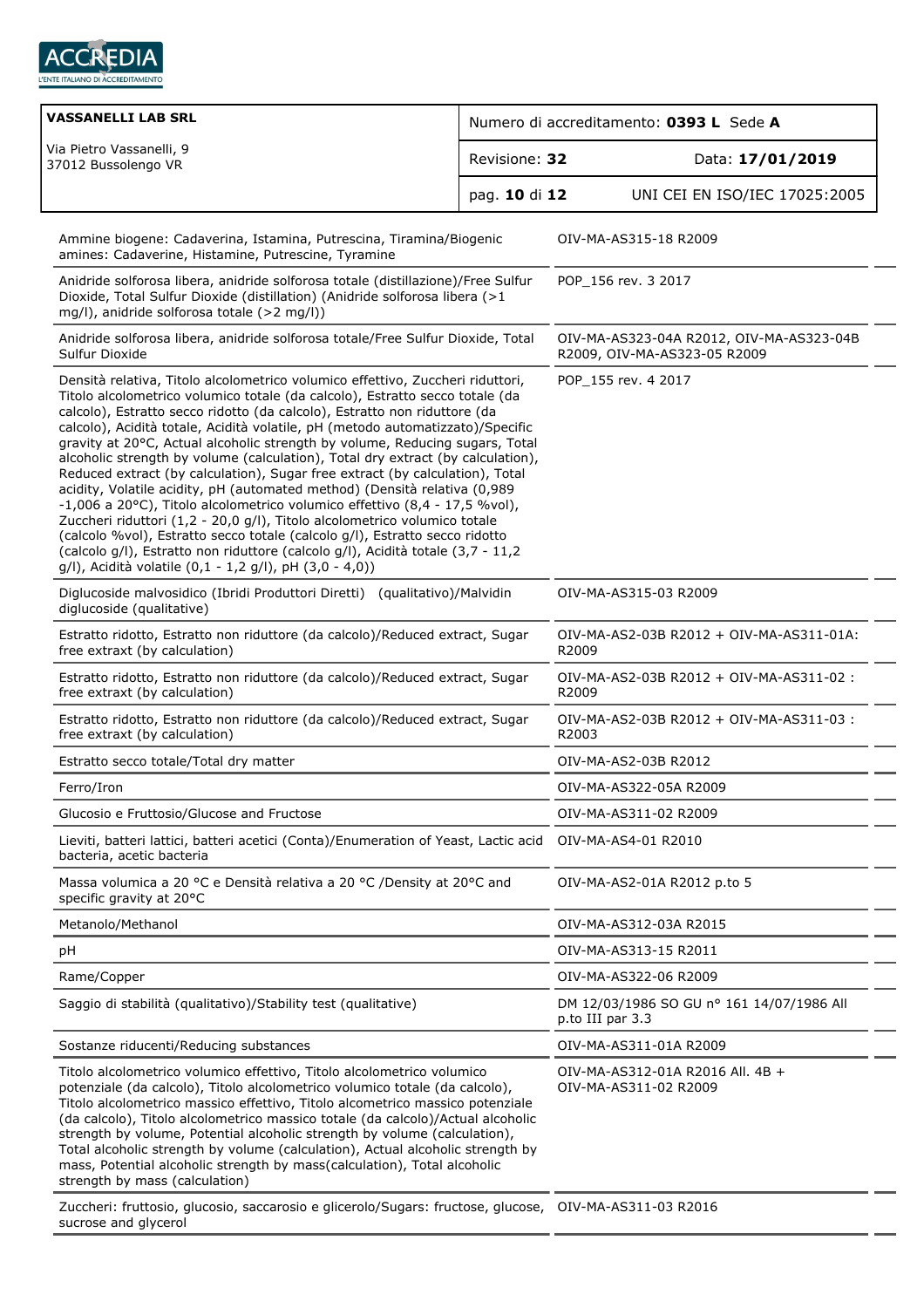

| <b>VASSANELLI LAB SRL</b>                       | Numero di accreditamento: 0393 L Sede A |                               |
|-------------------------------------------------|-----------------------------------------|-------------------------------|
| Via Pietro Vassanelli, 9<br>37012 Bussolengo VR | Revisione: 32                           | Data: 17/01/2019              |
|                                                 | pag. 11 di 12                           | UNI CEI EN ISO/IEC 17025:2005 |

## **Vini/Wines**

| Denominazione della prova / Campi di prova                                                                                                                                                                                                                                                                   | Metodo di prova       | <b>O&amp;I</b> |
|--------------------------------------------------------------------------------------------------------------------------------------------------------------------------------------------------------------------------------------------------------------------------------------------------------------|-----------------------|----------------|
| 1,2-Propandiolo, 1,3-Propandiolo, Etilenglicole, Dietilenglicole<br>/1,2-Propanediol, 1,3-Propanediol, Ethylen glycole, Diethylen glycole<br>(1,2-Propandiolo (>2,0 mg/l), 1,3-Propandiolo (>0,5 mg/l), Etilenglicole<br>$(>0.5$ mg/l), Dietilenglicole $(>0.5$ mg/l))                                       | POP 050 rev. 3 2018   |                |
| 3-metossipropano-1,2-dioli e gliceroli ciclici (3-metossi-1,2-propandiolo e<br>diglicerine cicliche)/3-methoxypropane-1,2-diol and cyclic glycerols<br>(3-methoxypropane-1,2-diol cyclic diglycerols)                                                                                                        | OIV-MA-AS315-15 R2007 |                |
| Acido metatartarico/Metatartaric acid                                                                                                                                                                                                                                                                        | OIV-MA-AS313-21 R2007 |                |
| Acido Shikimico/Shikimic acid                                                                                                                                                                                                                                                                                | OIV-MA-AS313-17 R2004 |                |
| Alcalinità delle ceneri/Alkalinity of ash                                                                                                                                                                                                                                                                    | OIV-MA-AS2-05 R2009   |                |
| Allergeni: Caseina, Ovoalbumina/Allergens: Casein, Ovalbumin                                                                                                                                                                                                                                                 | OIV-MA-AS315-23 R2012 |                |
| Alluminio, Bario, Calcio, Ferro, Magnesio, Manganese, Potassio, Rame, Sodio,<br>Stronzio, Zinco/Aluminium, Barium, Calcium, Iron, Magnesium, Manganese,<br>Potassium, Copper, Sodium, Strontium, Zinc                                                                                                        | OIV-MA-AS322-13 R2013 |                |
| Anidride carbonica/Carbone Dioxide                                                                                                                                                                                                                                                                           | OIV-MA-AS314-01 R2006 |                |
| Carbammato di etile/Ethyl Carbamate                                                                                                                                                                                                                                                                          | OIV-MA-AS315-04 R2009 |                |
| Ceneri/Ash                                                                                                                                                                                                                                                                                                   | OIV-MA-AS2-04 R2009   |                |
| Derivati cianici/Cyanide Derivatives                                                                                                                                                                                                                                                                         | OIV-MA-AS315-06 R2009 |                |
| Dimethyl phthalate (DMP), Dibutyl phthalate (DBP), Bis (2-ethylhexyl)<br>phthalate (DEHP), Butyl benzyl phthalate (BBP), Di-isononyl phthalate<br>(DINP), Di-isodecyl phthalate (DIDP), Dicyclohexyl phthalate (DCHP), Diethyl<br>phthalate (DEP), Di-isobutyl phthalate (DiBP), Di-n-octyl phthalate (DnOP) | OIV-MA-AS323-10 2013  |                |
| Indice di Folin-Ciocalteu/Folin-Ciocalteu Index                                                                                                                                                                                                                                                              | OIV-MA-AS2-10 R2009   |                |
| Lisozima/Lysozyme                                                                                                                                                                                                                                                                                            | OIV-MA-AS315-14 R2007 |                |
| Metanolo/Mehanol                                                                                                                                                                                                                                                                                             | OIV-MA-AS315-27 2016  |                |
| Piombo/Lead                                                                                                                                                                                                                                                                                                  | OIV-MA-AS322-12 R2006 |                |
| Solfati, Fosfati e Cloruri/Sulphate, Phosphate and Chloride                                                                                                                                                                                                                                                  | OIV-MA-AS313-16 R2004 |                |
| Sovrapressione/Overpressure measurement                                                                                                                                                                                                                                                                      | OIV-MA-AS314-02 R2003 |                |
|                                                                                                                                                                                                                                                                                                              |                       |                |